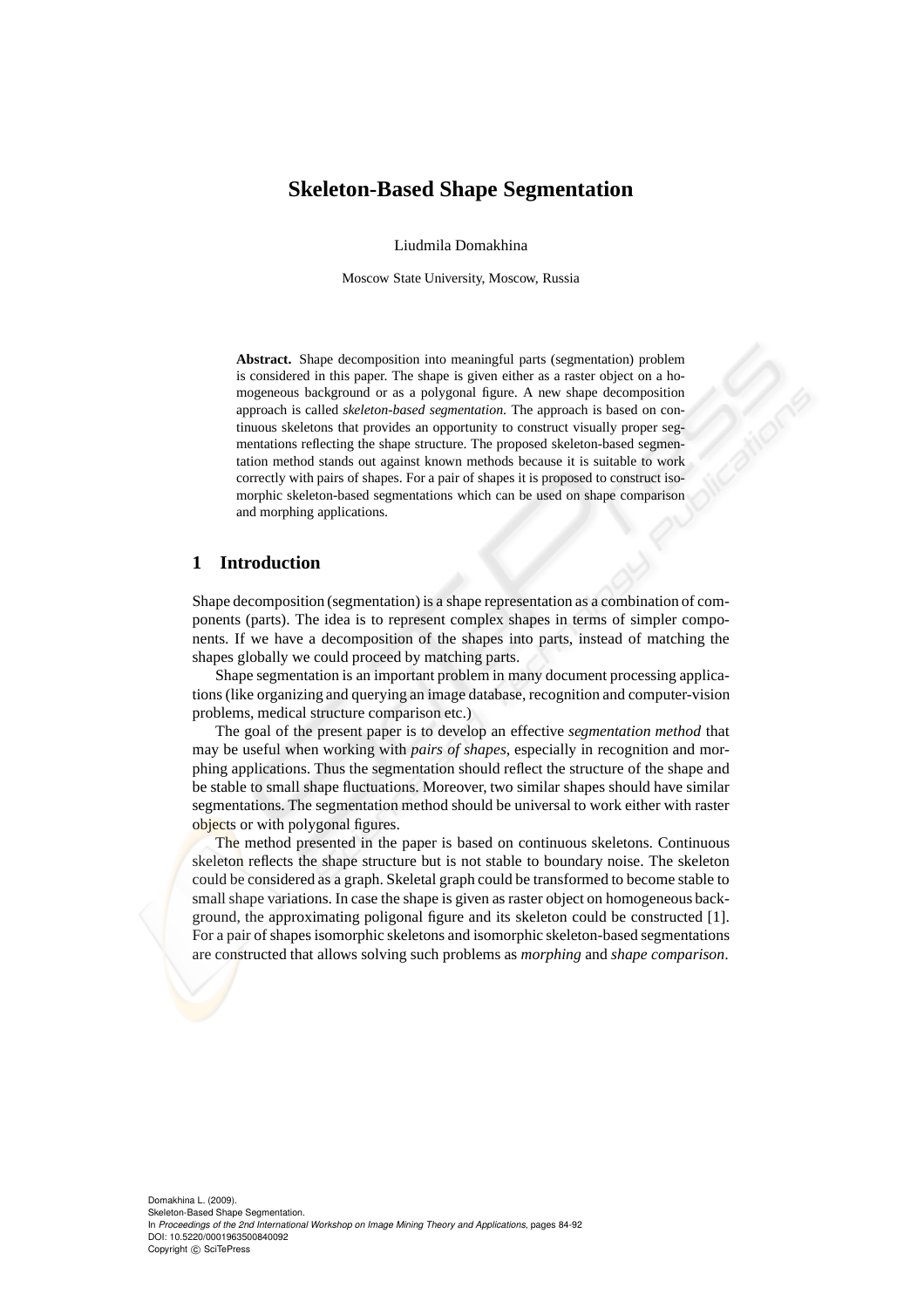# **2 SHAPE SEGMENTATION**

#### **2.1 Problem Statement**

Shape decomposition (segmentation) is a representation of the shape as a combination of components (parts). There are many ways to decompose a shape (pic. 1). Not all of them give a correct decomposition, choose the meaningful decomposition parts. Segmentation quality could be estimated based on different criteria, for example:



**Fig. 1.** Different shape decompositions.

- 1. Successful segmentation applications.
- 2. Correspondence to visual intuition.
- 3. Optimal number of segments in a final decomposition.
- 4. Computational speed of the segmentation algorithm.
- 5. Boundary noise stability.

The criteria 1-4 are subjective  $(2)$  or heuristic  $(1,3)$  or external a segmentation model (4). Thus such criteria can't be used to construct a correct segmentation. Noise stability requires to be correctly defined, though not sufficient to choose the best segmentation. Heuristic methods hardly fit the real applications.

In this work the segmentation problem is stated to find the best and correct decomposition for a pair of shapes. Therefore the needed segmentation should satisfy the following *requirements*:

 $requirement_1$ : shape structure reflection;

*requirement*<sub>2</sub>: small shape fluctuations stability, including boundary noises; requirement<sub>3</sub>: similarity for a pair of similar shapes;

## **2.2 Previous Work in Shape Segmentation**

Existing segmentation methods can be classified into two groups:

- 1. Those that are boundary-based, using only contour information for extracting parts.
- 2. Those that are region based, using information about the interior of the shape.

First are not suitable to the problems where structure analysis is required. Second often use skeletons [4, 6, 3, 5]. Most of existing approaches do not contain the correct criterion of choosing the segmentation method. The methods are hardly suitable when pairs of shapes ought to be considered. For example [4] proposes one the method that decomposes the figure into its "significant parts" based on linear skeleton. It's not always true for two similar figures that their decomposition gives same "significant parts" which is not correct.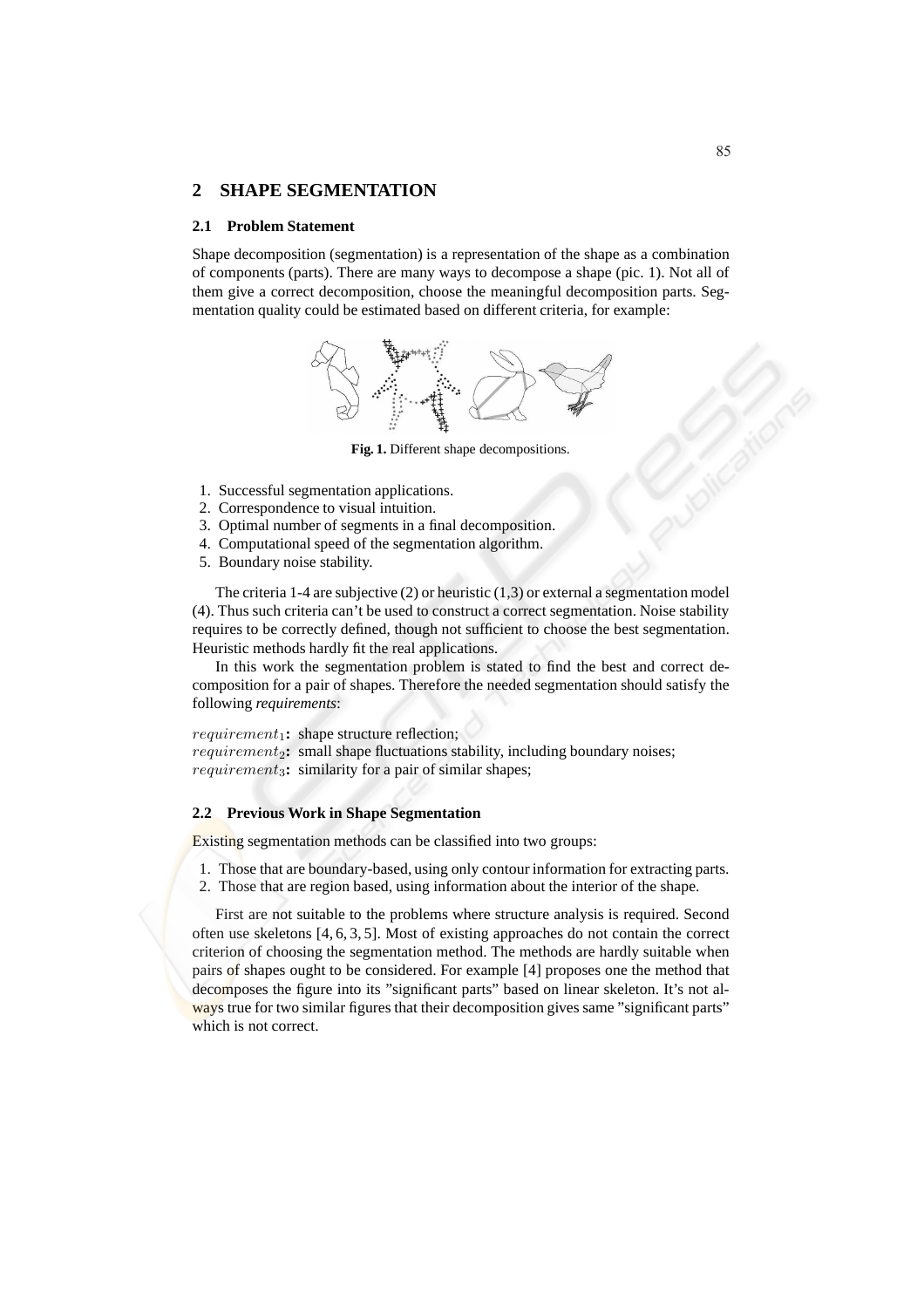#### **2.3 Skeleton-Based Shape Segmentation**

*Medial axis (skeleton)* of the shape [1] is a set of all maximal circles inscribed in the shape.

Let's consider the *continuous skeleton of a raster* object given on a homogeneous background as a medial axis of object's approximating figure (the figure that separates object from the background). The latter could be effectively constructed using known methods [1]. An example of the object's approximating figure is the polygonal figure of minimal perimeter [1] (fig. 2).



**Fig. 2.** Polygonal figure of minimal perimeter for a raster object.

Skeleton reflects the shape structure. Therefore using of the skeleton the first requirement of the stated problem is satisfied automaticallys.

The *skeleton-based segmentation* is considered as a special decomposition (fig. 3) on a finite number of skeleton edges areas (segment areas). The skeleton-based segmentation of a shape can be constructed by definition as described in algorithm 1.

To simplify the algorithm several remarks should be made. By definition the segment area  $SubArea(v_iv_{i+1})$  of an edge  $v_iv_{i+1}$  is the set of all perpendiculars each point of an edge  $v_i v_{i+1}$  to  $B(R)$ . However there is no need ro find the continuum number of perpendiculars. The segment area  $SubArea(v_iv_{i+1})$  is bounded by two (for a terminal edge) or four (for an in internal edge) as well as the boundary  $B(R)$ .

The skeleton-based segmentation shown on a figure 3 has the follwong elements:

- (a) a polygonal approximating border (or a polygon itself in case the shape is given as a polygon);
- (b) continuous skeleton;
- (c) perpendiculars from skeletons vertices;
- (d) segment areas (skeleton edges areas).



**Fig. 3.** Shape skeleton-based segmentation.

86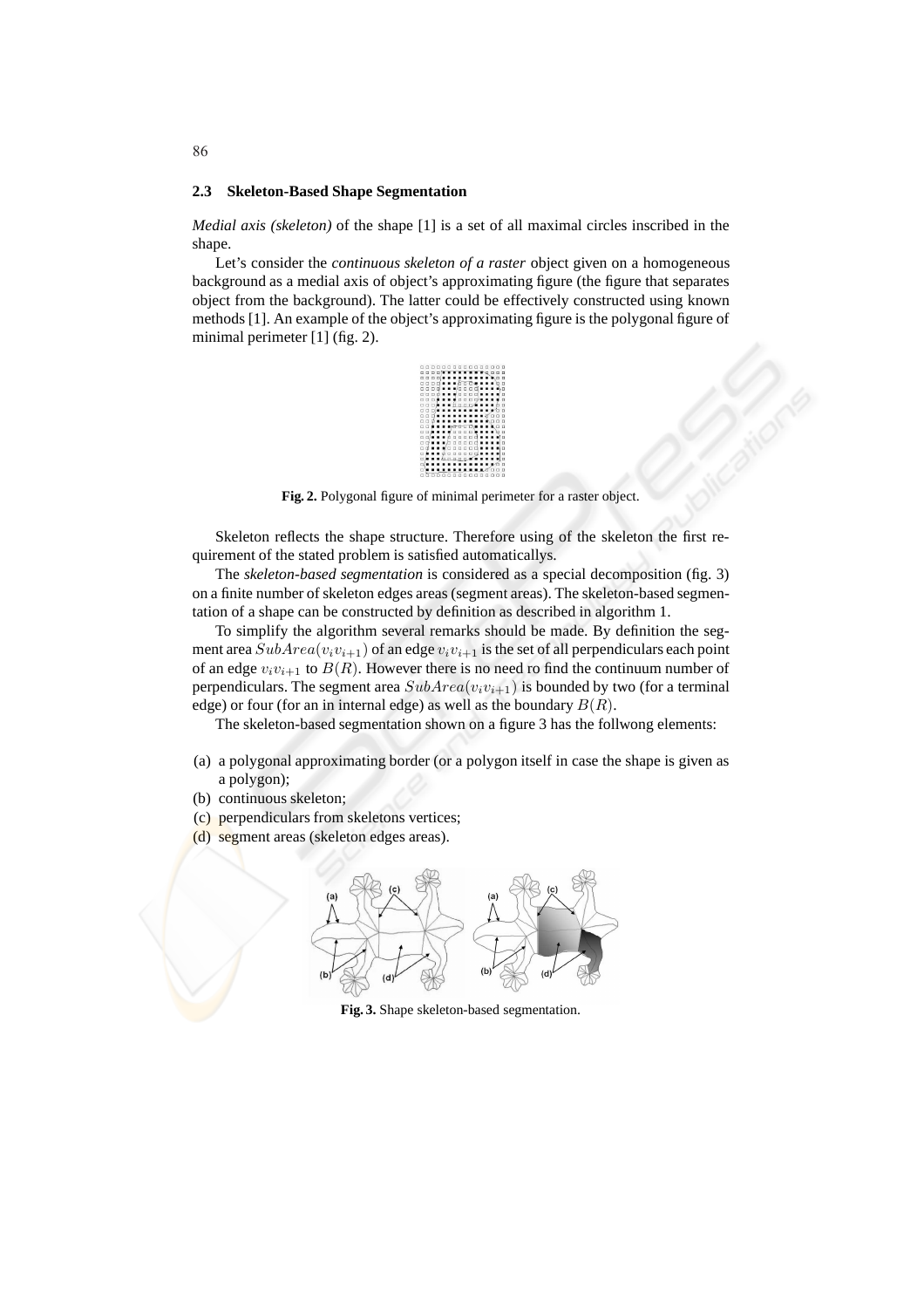**Algorithm 1:** Skeleton-based segmentation construction:  $\mathfrak{M}$  : Shape  $\rightarrow$  Seg(Shape). **Require:**  $Shape \in \{R, P\}$ , Shape is a raster object or a polygonal figure P; **Ensure:** Skeleton-based segmentation  $Seg(Shape)$ ; 1: **if** figure is raster object  $(Shape = R)$  **then** 2: construction of a polygonal boundary approximation  $Appr(R)$  of a raster object R; 3: let the boundary of a shape is a constructed boundary approximation  $Border(Shape) :=$  $Appr(R);$ 4: **else** 5: let the boundary of a shape is a given polygon  $Border(Shape) := P$ ; 6: construction of the shape's skeleton  $sk = MA(Shape)$ ; 7:  $n$  — the number of skeleton sk edges; 8:  $v_1, ..., v_m$  — all skeletal graph sk vertices; 9: **for** all vertices  $v_k$ :  $k = 1, ..., m$ ;  $deg(v_k) > 3$  **do** 10: construction of perpendiculars from  $v_k$  to  $Border(Shape)$ ; 11: the number of perpendiculars from  $v_k$  equals to  $v_k$ :  $deg(v_k)$ ; 12: **for**  $i = 0, ..., n$  **do** 13: fix the edge  $e_i = v_i v_{i+1}$ ; 14: find an edge area  $SubArea(e_i);$ 15:  $Seg(Shape) = \bigcup_{i=0}^{n-1} SubArea(v_i v_{i+1})$  — needed skeleton-based segmentation.

The medial axis is not stable to small shape changes. Therefore segmentations based on such skeleton are not stable either. Therefore applications with pairs of objects involved can't use such segmentations (fig. 4). The segmentation method should be adapted to be more stable and to satisfy the 3rd problem statement requirement.



**Fig. 4.** Skeleton-based segmentations for a pair of shapes.

# **3 Skeleton-based Segmentation for a Pair of Shapes**

The proposed segmentation method may use a modified continuous skeleton (step 6). A subgraph of the medial axis could be taken, for example. When choosing the best skeleton we have to eliminate several problems.

- **–** A skeleton may often have *noise branches* that have nothing in common with general shape's structure (odd noisy branches affect odd not meaningful segments appear).
- **–** A skeleton may have serious structure changes (branches reversing) affected by small *boundary variations* (therefore segments may be reversed in similar figures as well).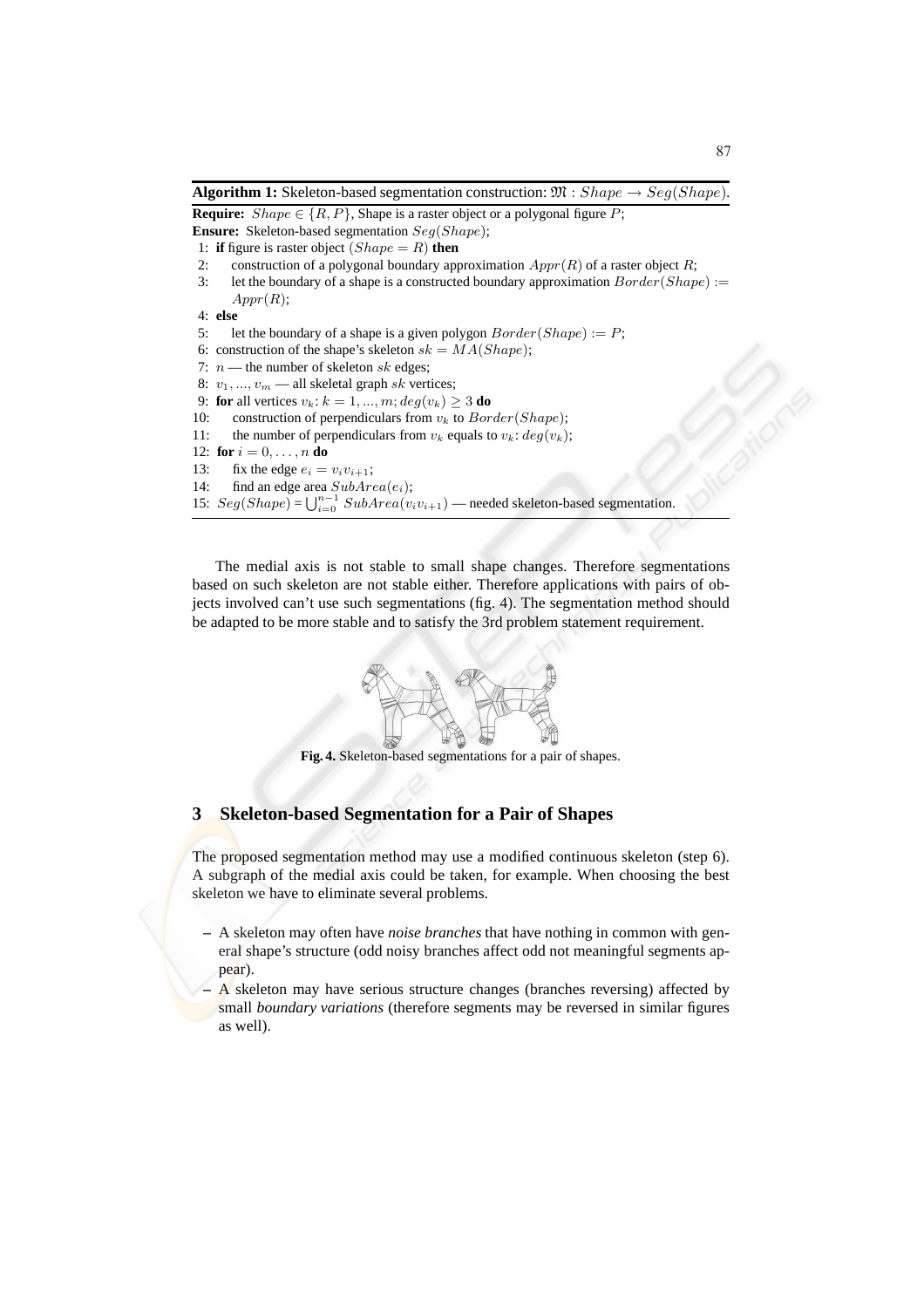The first problem could be solved as an example by noisy branching cutting with a fixed accuracy [8]. Thus skeletons and skeleton-based segmentation become more stable (fig. 5). However the second problem remains unsolved. Moreover as per stated problem a pair of similar shapes should have similar segmentations (the third requirement of 2.1). This requirement should be mathematically reformulated. Therefore the definition of *"segmentation isomorphism"* should be given.



**Fig. 5.** Segmentations based on a skeleton with a fixed accuracy.

#### **3.1 Segmentation Isomorphism**

Two *graphs are isomorphic*  $G \cong H$  if a mapping between their vertices keeps their edges adjacency.

*Segmentation dual graph* is a plain graph that has

- **–** *vertices* corresponding to segments and two vertices;
- **–** two vertices make an *edge* if corresponding segments are adjacent in segmentation (i.e. has the common border).

*Two segmentations are isomorphic* if their dual graphs are isomorphic.

Skeleton-based segmentations seem to reflect the visual meaningfulness of the shape (fig. 3,5). However they are hardly isomorphic for two similar shapes (an example on fig. 3). It means that two similar figures have different meaningful parts which is incorrect. When we work with pairs of shapes it is useful to find their isomorphic segmentations for several reasons:

- 1. If shapes are similar, their corresponding parts (by isomorphism) are often those "significant parts" reflecting general shape structure. Therefore it is easy to
	- (a) make shape analysis;
	- (b) compare shapes;
	- (c) solve a morphing problem by map corresponding parts.
- 2. When shapes are not really similar we still may use their isomorphic segmentations as follows:
	- (a) estimate the difficulty (or impossibility) of isomorphic segmentations construction, therefore compare shapes;
	- (b) solve the morphing problem even for not similar shapes.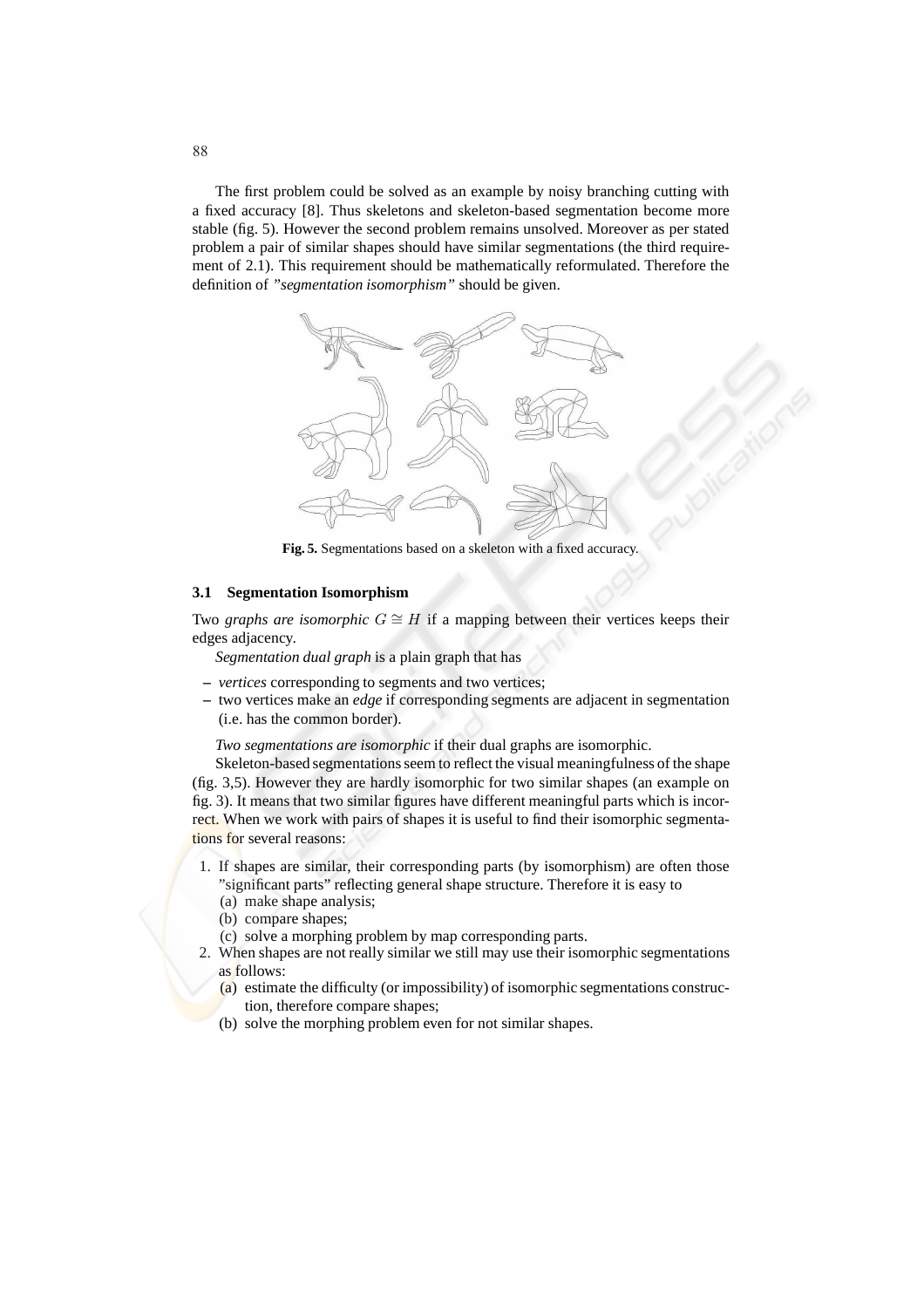#### **3.2 Skeletal Graphs**

Medial axis can be represented as a planar graph [2], i.e. *a skeletal graph*. *Vertices* of the skeletal graph are the centers of maximal inscribed circles that touch the shape's boundary ∂Ω in three or more points. *Edges* of the skeletal graph touch the shape's boundary  $\partial\Omega$  in two or more points. A skeleton vertex that has only one incident edge is called *a terminal vertex*, more than one edge — *a knot*. An edge that is incident to a terminal vertex is called *a terminal edge*.

Skeletal graphs provide a good opportunity to work effectively with shape structure.

#### **3.3 Skeleton Isomorphism**

*Two skeletons are isomorphic* if their skeletal graphs are isomorphic and the traversal order of terminal vertices is the same in both graphs.

Theorem 1: *Segmentations based on isomorphic skeletons are isomorphic as well.*

Basing on the theorem 1 obtaining isomorphic skeleton-based segmentations could be reduced to obtaining isomorphic skeletons for a pair of shapes. Here is the problem: how could we obtain isomorphic skeletons of two shapes if medial axis is so unstable to small shape fluctuations and noise? The solution is given in [7]. In that work the followong problem has been solved: *For two given raster objects*  $I_1$  *and*  $I_2$  *construct their approximating shapes*  $F'_1 \in \Phi_{\varepsilon I}$  and  $F'_2 \in \Phi_{\varepsilon I}$  that have isomorphic skeletons  $ma(F_1) \cong ma(F_2)$ .  $\Phi_{\varepsilon I}$  denotes the class of shape approximations with an  $\varepsilon$  accuracy, i.e. all shapes f that has not more than  $\varepsilon$  distance to the fixed shape I are in class  $\Phi_{\varepsilon I}$ , i.e.  $\Phi_{\varepsilon I} = \{f : \mu(f, I) < \varepsilon\}$ . The distance between raster shape and its approximating shape  $\mu(f, I)$  is defined as a maximum of two Hausdorff distances: between black pixels and the approximating shape and between white pixels and the approximating shape supplement.

As a stated problem solution an algorithm is given in [7]. In the algorithm the skeleton and the figure are changed simultaneously at each step. Two types of operations are handled: terminal branches cutting and internal knots merging (branch deletion). Shape is changed a bit at each step. The algorithm stops when two isomorphic skeletons are obtained. Therefore as an output of an algorithm two changed (not more than for a fixed accuracy  $\varepsilon$ ) shapes are obtained. Let's denote an algorithm described in [7] as follows:  $\mathfrak{L}(Shape_1, Shape_2) \rightarrow \{Shape_1\}, Shape_2\}, where MA(Shape_1) \cong MA(Shape_2\prime).$ 

Therefore, skeleton-based segmentation construction for a pair of shapes is based on the theorem 1 and could be done using the algorithm 2. An example of isomorphic segmentations obtained by this algorithm is shown on figure 6.



**Fig. 6.** Isomorphic skeleton-based segmentations.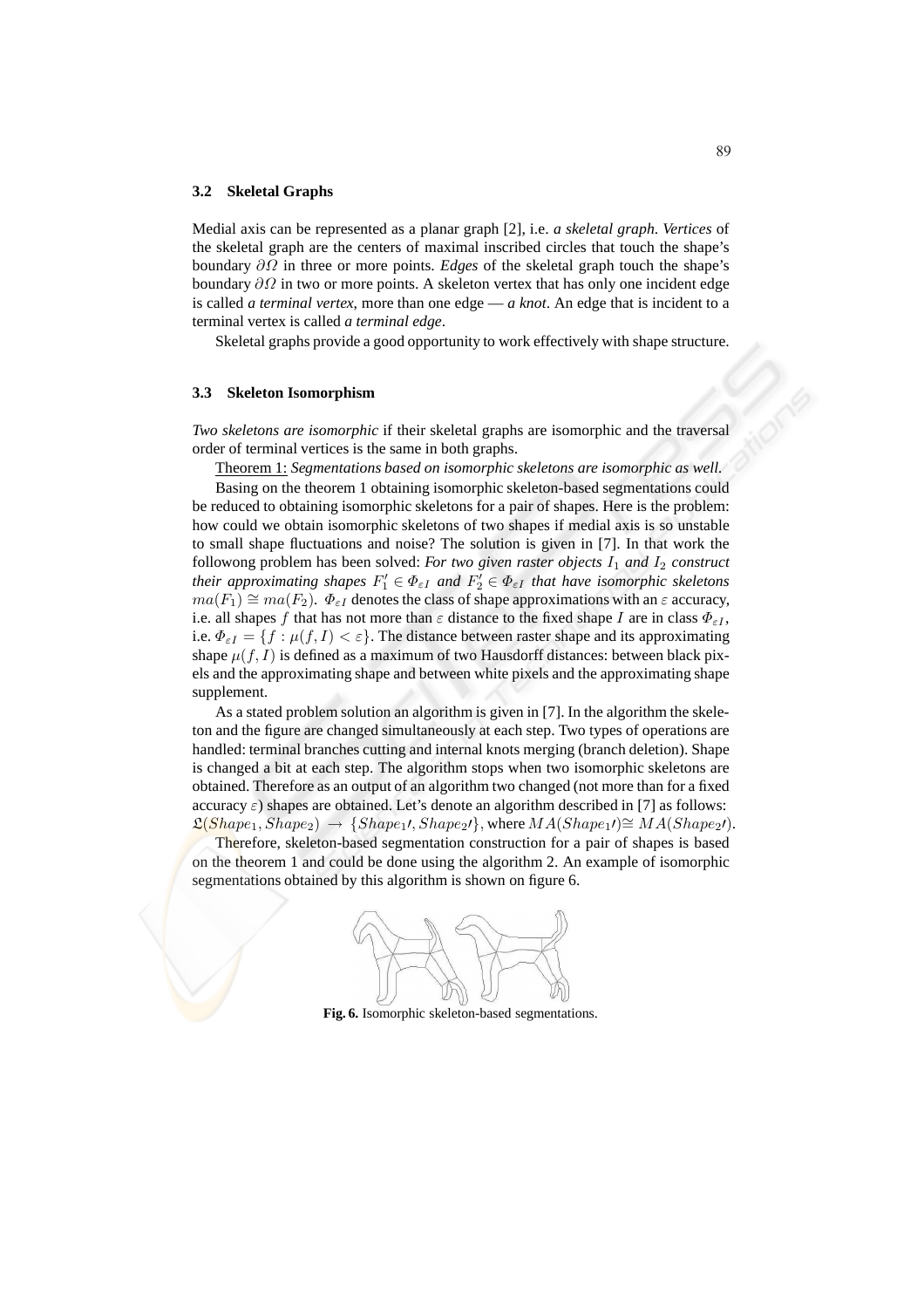**Algorithm 2:** Skeleton-Based Segmentation Construction for a Pair of Shapes:  $\mathfrak{A}(Shape_1, Shape_2) \rightarrow \{Seg(Shape_1), Seg(Shape_2)\} : Seg(Shape_1) \cong$  $Seg(Shape<sub>1</sub>)$ 

**Require:**  $Shape_1 \in \{R, P\}$ ,  $Shape_2 \in \{R, P\}$ . Shapes are raster objects or polygonal figures; **Ensure:**  $Seq(Shape_1), Seq(Shape_2)$  — isomorphic skeleton-based segmentations; 1: construction of the close shapes having isomorphic skeletons using the algorithm

 $\mathfrak{L}(Shape_1, Shape_2) \rightarrow \{Shape_1\}, Shape_2\}$ ;

2: 1st skeleton-based segmentation construction:  $\mathfrak{M}(Shape_1\prime) \rightarrow Seq(Shape_1)$ .

3: 2nd skeleton-based segmentation construction:  $\mathfrak{M}(Shape_2\prime) \rightarrow Seq(Shape_2)$ .

### **4 Shape Comparison Using Skeleton-based Segmentation**

Shape comparison is the problem of definition the similarity measure for two given shapes. Skeleton-based segmentation can be used to solve this problem in the following ways:

- 1. Let two shapes are fixed and two isomorphic skeleton-based segmentations are constructed for them. The cost should be defined that means how difficult is to obtain the isomorphic skeleton-based segmentations (fig. 7). This cost is considered to be a similarity measure for two shapes.
- 2. The process of isomorphic skeleton-based segmentations is not taken into account. Let's consider the final isomorphic skeleton-based segmentations. Corresponding significant parts could be matched and thus a very good and correct metrics between two segmentations could be defined.

# **5 Shape Morphing Using Skeleton-Based Segmentation**

Shape morphing problems can be stated as follows:

## **5.1 Problem 1: Moving Object Painting**

*Given: two shapes*  $D_1$  *and*  $D_2$ *. The first shape*  $D_1$  *has the color function*  $f(x), x \in D_1$ *The task: paint the second shape*  $D_2$  *according to the colouration of the first one*  $D_1$ *.* (fig. 6)



**Fig. 7.** Shape Comparison Basing on Cost.

90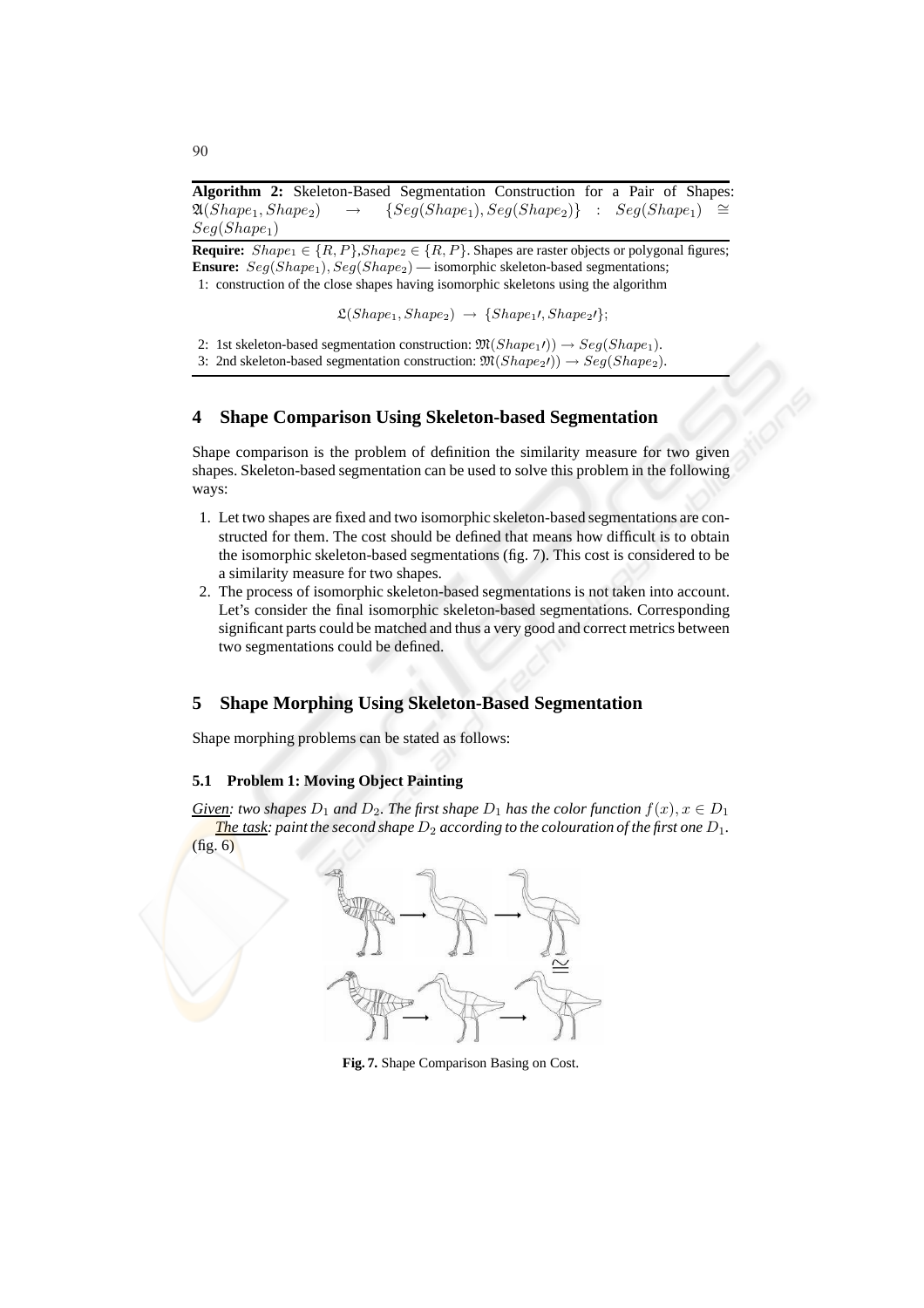

**Fig. 8.** Morphing problem statement.

#### **5.2 Problem 2: Shapes Mapping**

*Given:* two shapes  $D_1$  and  $D_2$ .

*The task: find the homeomorphic mapping of the first shape*  $D_1$  *into the second one*  $D_2$ *.* 

#### **5.3 The Stated Problems Solution Using Skeleton-Based Segmentation**

The second problem could be solved by construction of two isomorphic skeleton-based segmentations of shapes  $D_1$  and  $D_2$ . If two skeleton-based segmentations are isomorphic then each pair of segments can be mapped, i.e. a homeomorphism  $\varphi : D_1 \to D_2$ could be constructed.



**Fig. 9.** Morphing Problem Solution.

The first problem may use the solution of the second problem, i.e. the homeomorphism  $\varphi : D_1 \to D_2$ . Once the homeomorphism is constructed the second shape  $D_2$ could be painted as follows:  $\forall x \in D_2$  the color is  $f(\varphi^{-1}(x))$ .

# **6 CONCLUSIONS**

In this paper a new approach to shape decomposition is presented. An approach involves skeleton-based segmentation construction. The proposed decomposition reflects the shape structure, stable to small shape fluctuations and to boundary noise. The central idea lays in using continuous skeletons. An effective algorithm to construct such segmentations is presented for a shape given either as a raster object on homogeneous background or as a polygon.

For a pair of shapes it is proposed to construct isomorphic skeleton-based segmentations. Isomorphic decompositions are easily applied to shape comparison and morphing problems. Further development and implementation of methods are in progress.